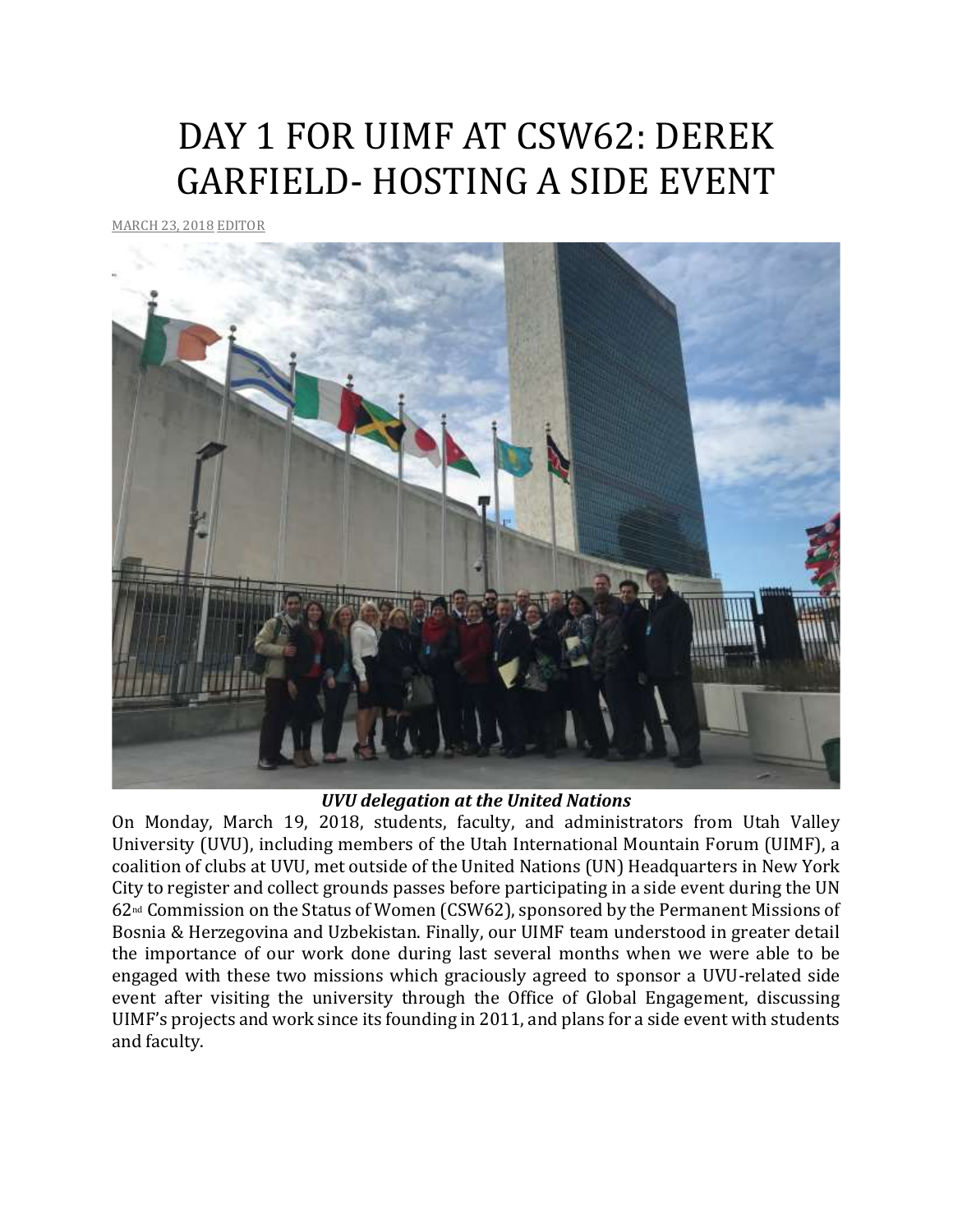

The side event conducted that day was titled "Advocating for rural and mountain women globally through student engaged learning" and was held within the UN building, conference room D. It was a great experience for our team and Dylan Genes, Vice-President of UVU's Foreign Affairs club, in particular, who moderated the event and ensured that it proceeded within the allotted time frame, which enabled all participants to have time to present their work. We didn't know until the last moment who would greet us on behalf of the diplomatic missions due to the busy schedule of both top envoys.

As a result, Dr. Baldomero Lago, Vice-Rector for Global Engagement and Chief International Officer at UVU, opened the event and welcomed the delegation and visitors at the UN in attendance. After him, as presenters, we scheduled representatives of non-governmental organizations (NGOs) who have worked during last three years with UIMF in it's mission to advocate for sustainable mountain development (SMD) and mountain women's gender equity issues through the student engaged learning model. Distinguished members of partner NGOs who spoke included: Dr. Ross "Rusty" Butler, a focal point of the Russian Academy of Natural Sciences, an NGO with general consultative status in the UN Economic and Social Council (ECOSOC); Ms. Wendy Jyang of the Utah-China F.I.S.H.D&C, an NGO in special consultative status in ECOSOC.

Two other UIMF members who participated in the event divided responsibilities in the following way: Matthew Rands, President, was scheduled to speak first by presenting information on UIMF's mission and work on Women of the Mountains conferences; while myself, as UIMF Vice-President, handled the presentation of all digital media on behalf of the entire delegation and presented proposed language for the delegation's goal to adapt the NGO CSW Zero Draft Document. Matthew then introduced student researchers from UVU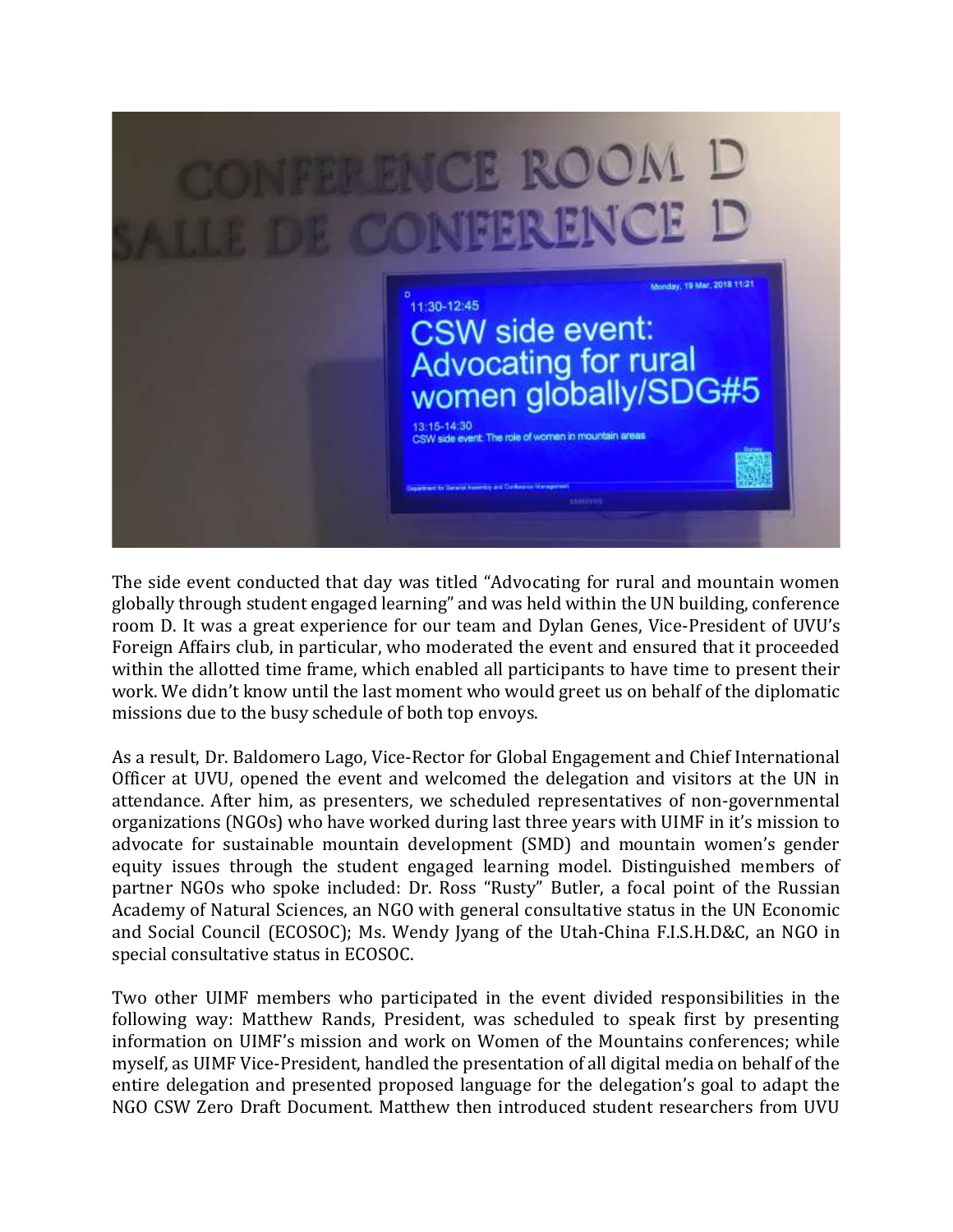who participated in wide ranging research through engaged learning around the world to include: Rob Smith, UVU Student Body President, who spoke of the direct benefit of the engaged learning model for UVU students; Monica English, who researched gender identity issues in Utah and the involvement of women in the peace process in Northern Ireland; Amelia Cope, who researched Tsunami preparedness and education in Indonesia; Isak Larsen, who researched water sanitation and education in Senegal; Hannah Barlow, who studied rural mountain women and urban migration in Mexico. The last presenter in our event was Mr. Albert Pooley, President and Founder of the Native American Fatherhood and Families Association, who spoke about challenges for rebuilding families among Native American tribes and how his association helps to teach them.



*UVU presenters at the side event "Advocating for rural and mountain women globally through student engaged learning" on Monday, March 19, 2018 at 11:30am at the conference room D within the UN premises*

Participation in the CSW62 side event demonstrated the effectiveness of the engaged learning model in two primary ways: one, that members of UIMF are able, as students, to prepare, organize, and execute an event which promoted student engagement in, and advocacy for, causes relating to rural and mountain women in addition to their extensive experiences at local and regional levels, as well as the UN level; second, that the showcased student projects themselves demonstrated how engaged learning can be used to implement the UN SDGs more successfully. UIMF feels that student engaged learning is an effective, powerful tool in implementing SDGs on a local, regional, and international level and will continue to push for its adoption into consensus documents, such as the NGO CSW Zero Draft document, as well as maintain it as a centerpiece of our advocacy program in management and specialized implementation of the SDGs.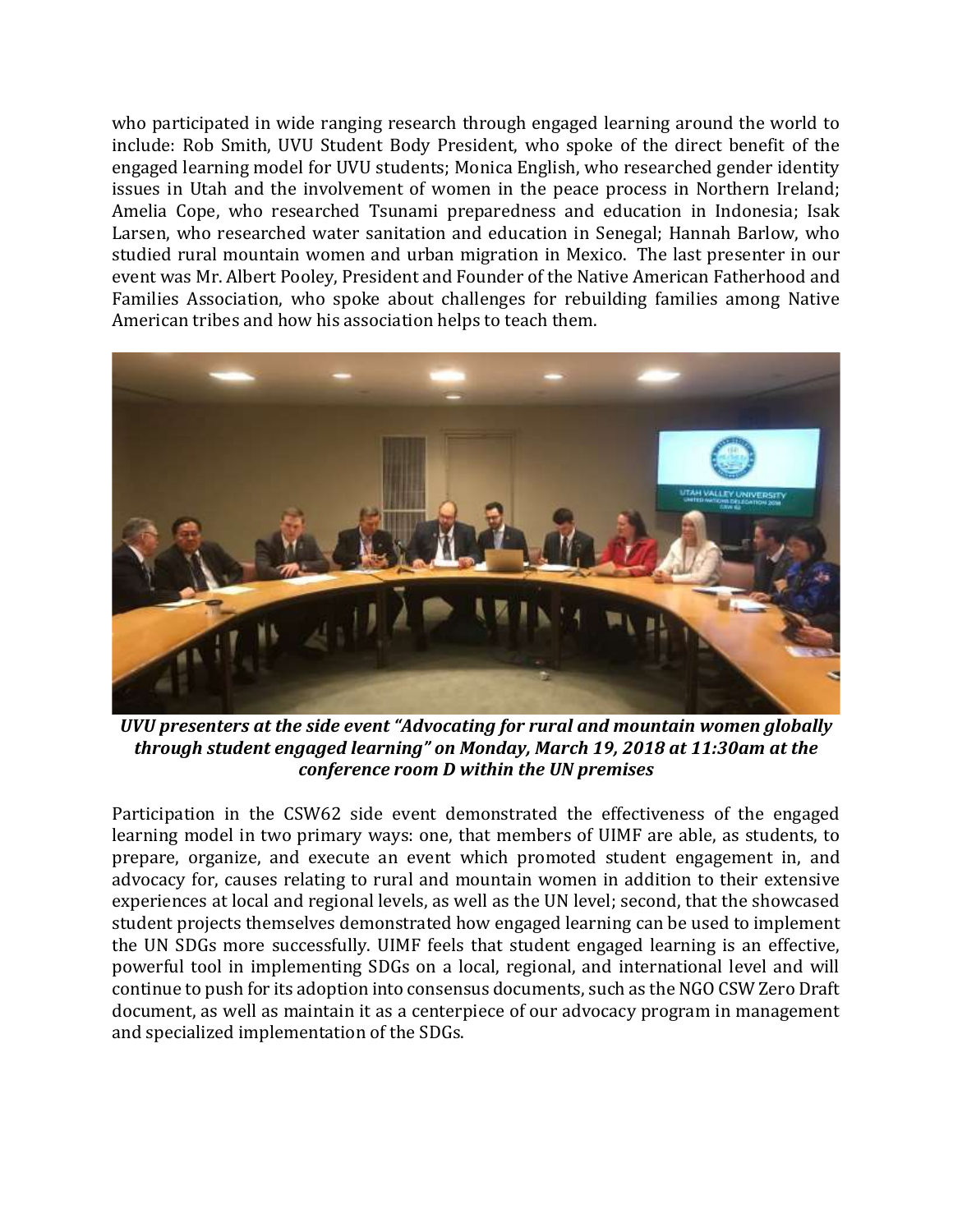

*UVU delegation visits the United Nations Department of Public Information*

After concluding the side event, the delegation met with Mr. Felipe Queipo, Information Officer for the United Nations' NGO Relations & Advocacy branch of the Department of Public Information (DPI), who has served as a liaison to UVU on behalf of his institution. UVU became an associate member of DPI in 2017 after submitting an application through the UVU Office of Global Engagement, which drew heavily from contributions made by UIMF to SDG advocacy and implementation, including the UN Secretary General's report on sustainable mountain development A/71/256 which recognized UVU and UIMF student engaged learning in advocacy for mountain women through hosting the international Women of the Mountains conferences since 2007. UVU's official partnership with DPI will allow for increased participation of UVU students and our local community in UN and SDG focused education events and programs, further increasing the ability of UIMF to provide students access to engaged learning initiatives with increased support from the university for the 2030 agenda, which facilitates UIMF's mission of advocacy. The meeting with DPI provided UIMF and students with a better understanding of the DPI and how they support NGOs in implementing and advocating SDGs.

Later that afternoon, the UVU delegation attended a meeting with the Director of the liaison office of the Food and Agriculture Organization of the United Nations (FAO-UN), Ms. Carla Mucavi. This was the first time in that UIMF members had such a high-level meeting with FAO leadership. The FAO provided invaluable assistance to UIMF in being featured in the 2016 Secretary General's report on SMD, mentioned above. Director Mucavi explained the role of the FAO in monitoring the implementation of specific SDGs which include SDGs with mountain targets. UVU members and UIMF discussed their involvement, methodologies, and experience in executing SMD and improving outcomes for mountain women. All spoke of the important role that membership in the Mountain Partnership Secretariat (MP) played in